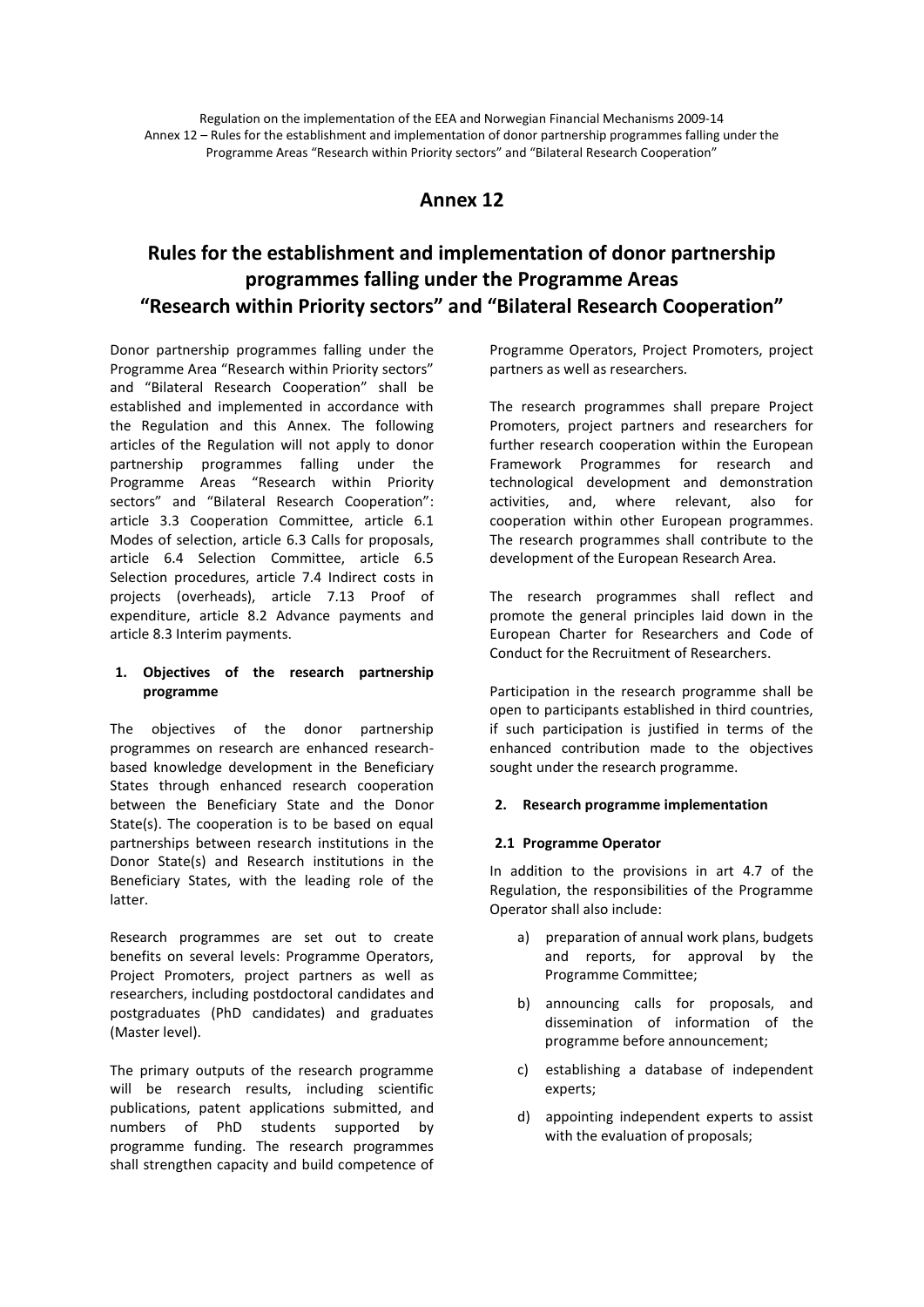Annex 12 – Rules for the establishment and implementation of donor partnership programmes falling under the Programme Areas "Research within Priority sectors" and "Bilateral Research Cooperation

- e) preparation of a ranking list based on the expert evaluations, which shall be submitted to the Programme Committee for recommendation on which proposals to select for funding and final awarding of grants;
- f) signing of contracts between the Programme Operator and the Project Promoter;
- g) providing secretarial/administrative functions for the Programme Committee; and
- h) developing and publishing guidelines.

## **2.2 Programme Committee**

The Program Operator shall establish a Programme Committee of five members, consisting of representatives from the Donor State(s) and the Beneficiary State. The Programme Committee shall include members from the research community and from significant users of research in both the Donor State(s) and the Beneficiary State. The donor programme partner(s) will appoint the representatives from the donor side.

The Programme Committee shall be chaired by a representative from the Beneficiary State.

Representatives of the FMC / NMFA, the National Focal Point and relevant ministries of the Donor and Beneficiary States shall be invited to participate as observers.

All documents of the Programme Committee shall be in the English language and, if deemed necessary, also in the applicable national language. The Programme Committee meetings shall be conducted in English.

The tasks of the Programme Committee shall include:

- a) approving the selection criteria and the texts for the calls for proposal;
- b) recommending to the Programme Operator which proposals to select for funding and final awarding of grants;
- c) reviewing progress made towards achieving the objectives of the programme;
- d) monitoring of the implementation of the research programme by the Programme Operator;
- e) reviewing annual programme reports;
- f) proposing revisions of the research programme likely to facilitate the achievement of the programme's objectives to the Donor State(s) and Beneficiary State; and
- g) adopting a Guide for Applicants and guidelines for evaluators.

The Programme Committee shall meet at least once a year. The meetings shall be called by the Program Operator. Central elements of the discussion and the decisions from the meeting shall be recorded in agreed minutes. The agreed minutes shall be drafted by the Programme Operator and sent to members of the Programme Committee not later than 10 working days after the meeting.

#### **2.3 Modalities of co-operation**

The primary modality of co-operation is through joint research projects. The modalities of individual research projects shall be identified in the programme documents, subsequent calls for proposal and associated Guides for Applicants.

The research programme may also support activities promoting measures for increased mobility for researchers and students, as well as the strengthening of institutional cooperation between the Donor State(s) and Beneficiary State, and may support reintegration of researchers after their stay abroad.

Projects shall be selected through calls for proposals adopted by the Programme Committee. Their content, form and publication shall be in accordance with the Programme agreement and this annex.

## *2.3.1. Eligibility of project partners*

Any public or private entities, commercial or noncommercial, as well as non-governmental organisations are eligible as project partners, which are actively involved in, and effectively contributing to, the implementation of the project.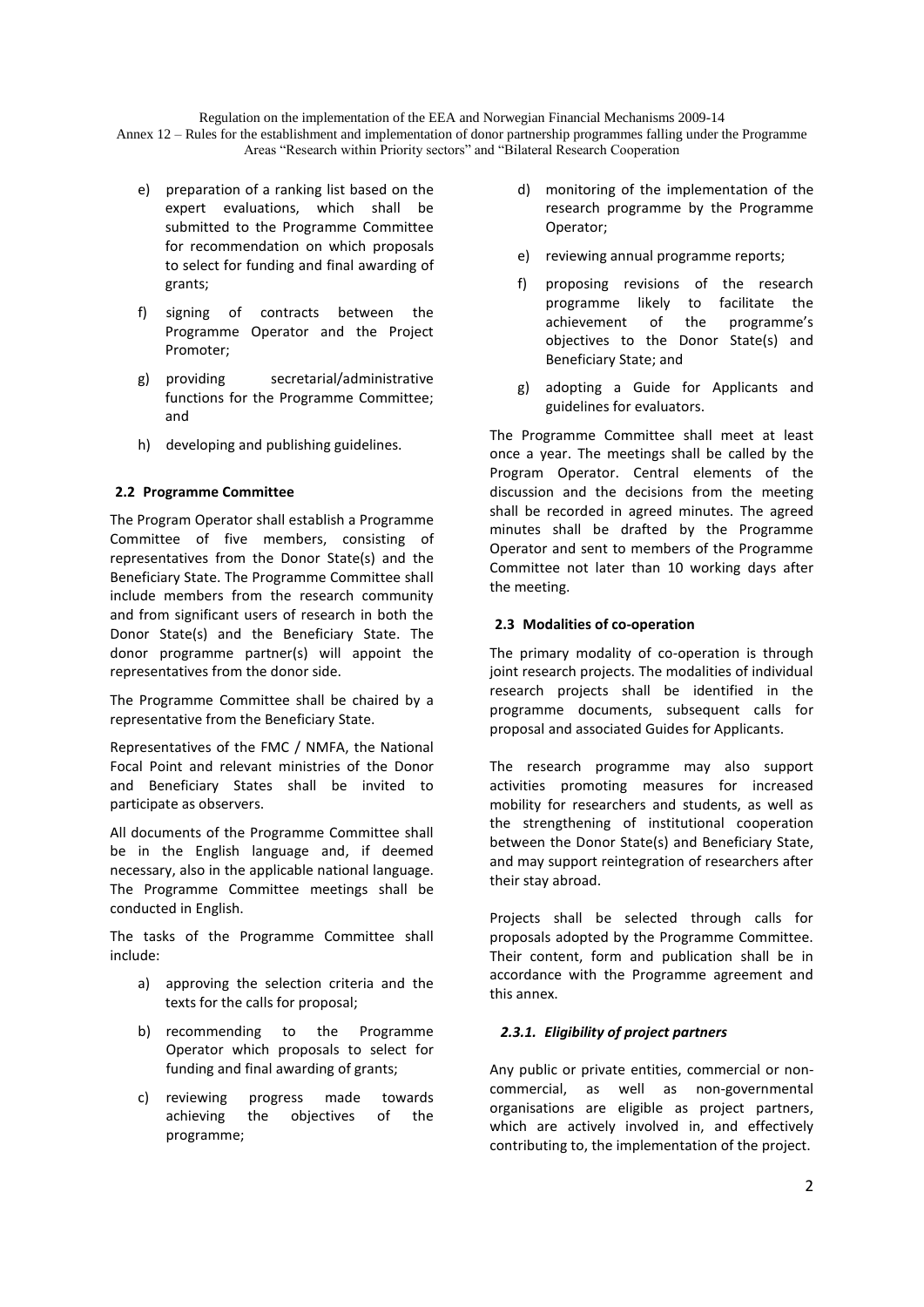Project partners established in countries outside of the respective Beneficiary and Donor State (s), shall participate under the same terms and conditions as project partners from the Beneficiary State and Donor State(s), and may, but shall not be entitled to receive funding from the research programme.

The Programme Operator, taking into account the overall objectives of the EEA and Norwegian Financial Mechanism 2009-2014 and of the programme, and with the aim of ensuring targeted implementation, may, with the consent of the Programme Committee, propose limitations to the eligibility of project partners. Such limitations, if approved by the FMC or the Norwegian Ministry of Foreign Affairs, shall be explicitly stipulated in the programme agreement**.**

#### *2.3.2 Calls for proposals*

Calls for proposals shall be organised by the Programme Operator. The Programme Operator shall in its programme proposal explain the methods of promotion and publicity, the estimated timing and amounts of the calls**.** 

Calls for proposals shall as a minimum comply with the following:

- (a) they shall reflect and promote the objectives of the research programme;
- (b) they shall give a clear definition of the title, scope and thematic focus of the call;
- (c) they shall identify target groups, and potential applicants and project partners;
- (d) they shall describe which type of research (basic, applied) and which type of projects will be supported;
- (e) they shall specify the eligibility criteria of the call, ensuring equal formal conditions for all competing applicants;
- (f) they shall specify the minimum size (i.e. minimum number of project partners) of partnerships;
- (g) they shall specify the eligible duration of projects;
- (h) they shall describe the rules and procedures for submission of proposals, including the availability of pre-proposal checks;
- (i) they shall describe the rules, procedures and principles for evaluation of the submitted proposals;
- (j) they shall provide a description of the selection process;
- (k) they shall provide a description of the negotiation and award process;
- (l) they shall specify the evaluation, selection and award criteria of the call, including scoring , weighting and thresholds ;
- (m) they shall state which types of expenditure are eligible;
- (n) they shall clearly state the total amount available through the call, as well as the minimum and maximum amount of each project grant;
- (o) they shall contain provisions on the payment model;
- (p) they shall clearly state the co-financing requirements;
- (q) they shall include a clear call closure deadline, which shall be at least two months from the date of the publication of the call. The announcement of the call deadline shall specify the date and the time (hour) when the call expires;
- (r) they shall specify the mode of submission of applications, and whether one or more copies of the application are required;
- (s) they shall provide a clear reference or an electronic link to the application form and user guide (Guide for Applicants);
- (t) they shall provide clear references to further information on the call, including a reference to this annex and to guidelines adopted by the Programme Committee or prepared by the Programme Operator relevant to the call;
- (u) they shall provide contact information for queries and the timeframe for answering such queries; and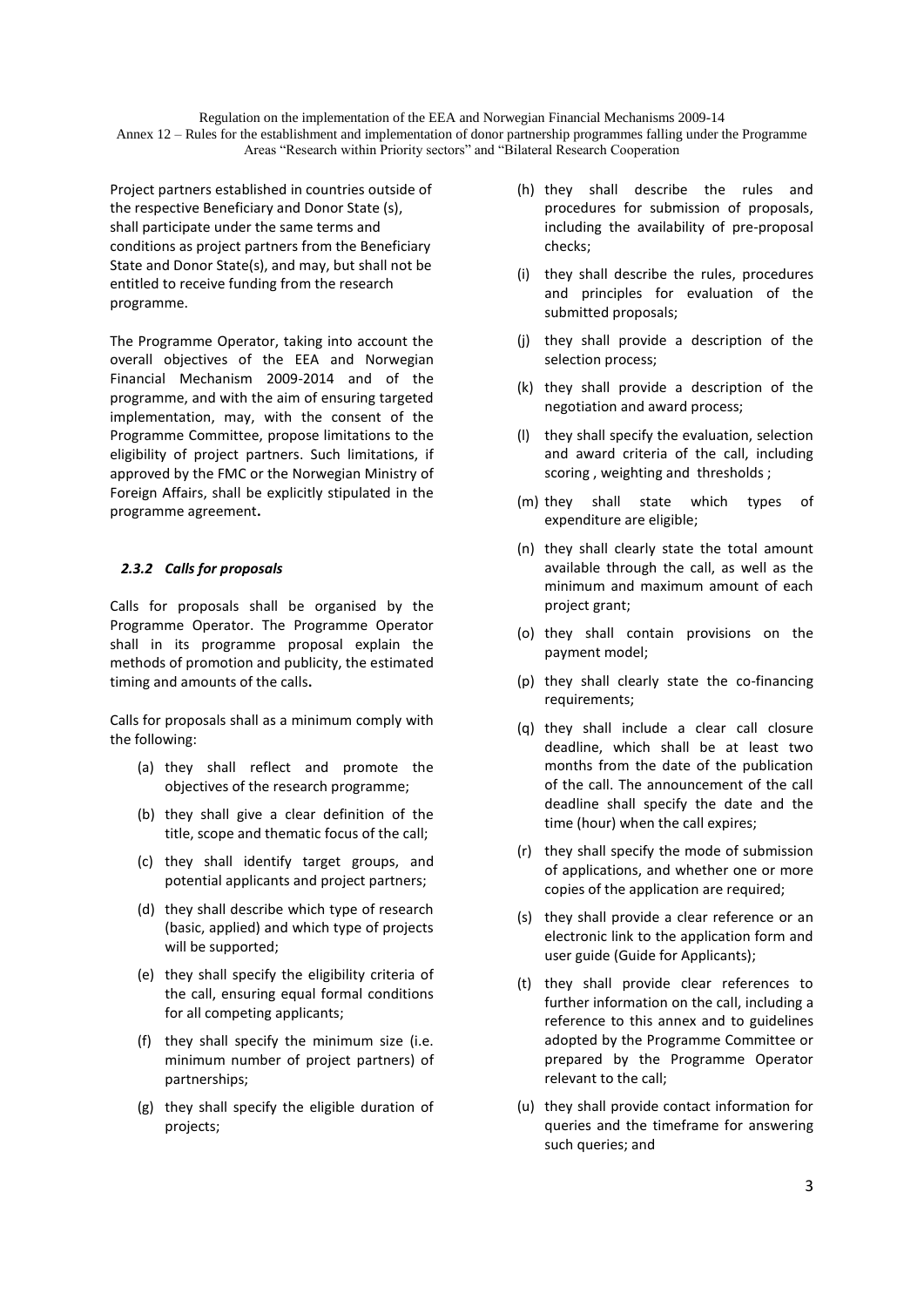Annex 12 – Rules for the establishment and implementation of donor partnership programmes falling under the Programme Areas "Research within Priority sectors" and "Bilateral Research Cooperation

(v) they shall be widely promoted with a view to reach all potential applicants and project partners.

The Programme Operator website, national research programme websites and national, regional and local media shall be used. Specialised publications and web based tools shall be used as relevant.

Any limitation on the publication shall be justified in the programme proposal.

The call shall be published on the website of the Programme Operator in the national language(s) and in English.

The FMC / NMFA shall be informed of all calls for proposals at least four weeks in advance of their announcement, and, at the same time, be provided with an English translation of the text of each call.

In cases where the FMC / NMFA considers that a call for proposals does not comply with the legal framework of the EEA or the Norwegian Financial Mechanism 2009-2014 as defined in Article 1.4 of this Regulation, the FMC / NMFA may, at the latest two week prior to the intended announcement date, make a reasoned request for modification of the call for proposals. In such cases, the call for proposals shall only be announced when the FMC / NMFA is satisfied that the call complies with the legal framework referred to above.

#### **2.4 Intellectual property rights**

The rules governing the dissemination of research results shall ensure that, where appropriate, the participants protect the intellectual property generated in the funded projects, and use and disseminate those results.

The research programmes shall reflect and promote the general principles of the Commission Recommendation on the management of intellectual property in knowledge transfer activities, and the Code of Practice for universities and other public research organisations of 10 April 2008, and the OECD Principles and Guidelines for Access to Knowledge in the Sciences and Humanities of 22 October 2003.

'Foreground' means the results, including information, whether or not they can be protected which are generated under the project. Such results include rights related to copyright; design rights; patent rights, plant variety rights; or similar sorts of protection.

Foreground arising from work carried out in projects under the research programme shall be the property of the participant carrying out the work generating that foreground**.**

Where several participants have jointly carried out work generating foreground and where their respective share of the work cannot be ascertained, they shall have joint ownership of such foreground.

An agreement shall be established regarding the allocation and terms of exercise of joint ownership in accordance with the terms of the grant agreement.

Where no joint ownership agreement has yet been concluded, each of the joint owners shall be entitled to grant non-exclusive licenses to third parties, without any right to sub licence, subject to the following conditions:

- (a) prior notice must be given to the other joint owners; and
- (b) fair and reasonable compensation must be provided to the other joint owners.

'Background' means information which is held by beneficiaries prior to their accession to the project contract, as well as copyrights and other intellectual property rights pertaining to such information, the application of which has been filed before their accession to the project, and which is needed for carrying out the project or for using results generated under the project.

Participants may define the background needed for the purposes of the project in a written agreement and, where appropriate, may exclude specific background.

The Project contract shall establish further rights and obligations of participants concerning dissemination, use and access rights.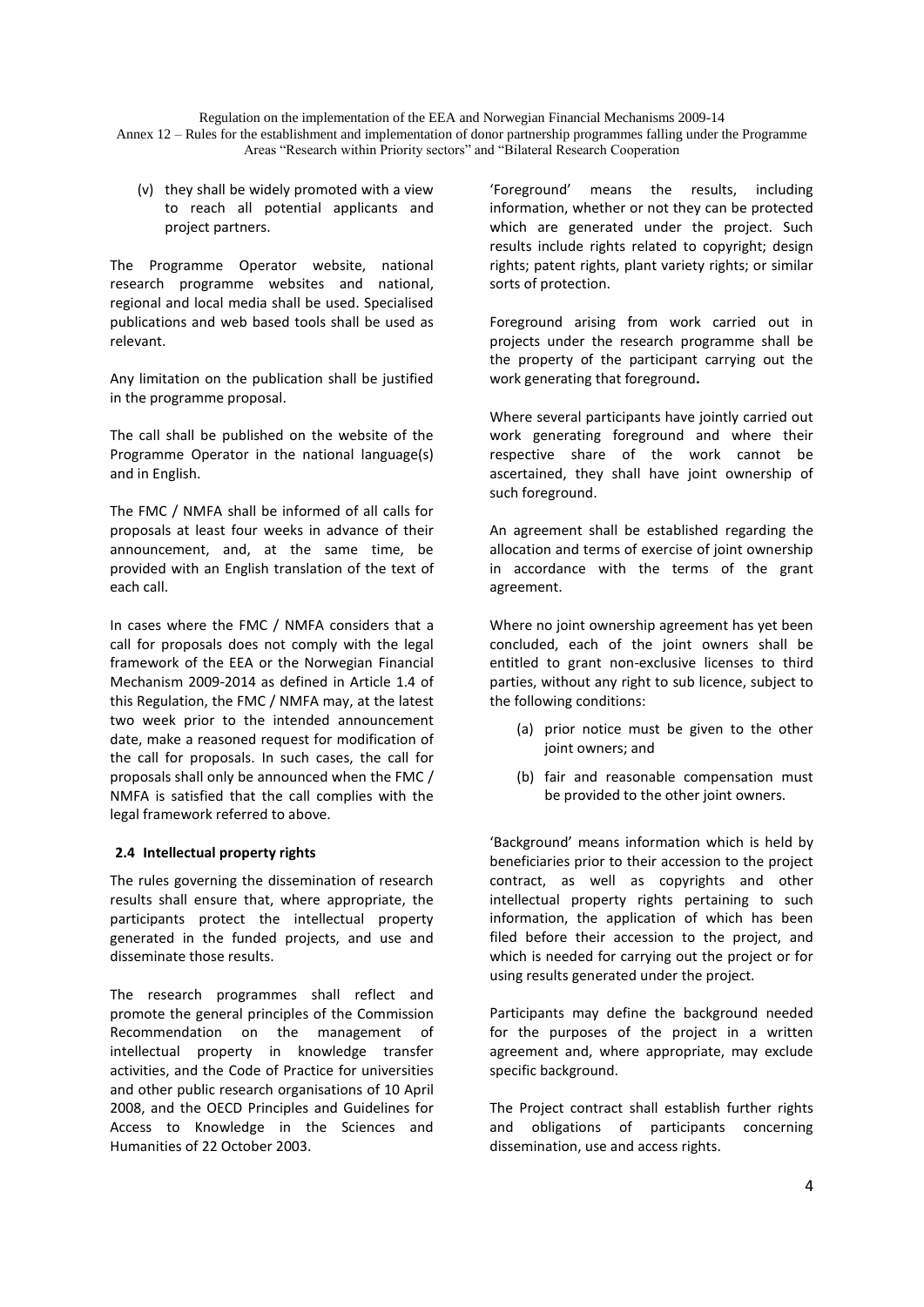#### **3. Specific rules on submission and evaluation of proposals**

Applications shall be submitted to the Programme Operator in accordance with this annex, the call for proposal and guidelines (Guide for Applicants) developed by the Programme Operator and adopted by the Programme Committee.

The Programme Operator shall determine whether proposals meet the selection criteria of the programme (eligibility check).

The Programme Operator shall submit eligible proposals to independent international external peer evaluation. All proposals shall be evaluated by at least three independent experts, selected from a list of suitable candidates.

Proposals shall be selected and grants awarded on the basis of the following selection and award criteria, and any additional criteria specified in a call for proposal:

- scientific and/or technical excellence;
- relevance in relation to the objectives and prioritised areas of the research programme;
- quality and efficiency of the implementation and management, including quality and implementation capacity of the applicants and contribution to capacity and competence building; and
- the potential impact through the development, dissemination and use of project results.

The Programme Operator shall prepare a ranking list based on the independent experts' evaluation of the proposals. The ranking list shall be submitted to the Programme Committee, which shall make the decision on the award of grants.

Information of the result of the selection and award procedure shall be communicated to the applicants within two weeks of the final decision of the Programme Committee.

A Project Contract shall be concluded between the Project Promoter and the Programme Operator. The contract shall be in line with Article 6.7 of the

Regulation. Partners in a project shall conclude a partnership agreement in accordance with Article 6.8 of the Regulation.

## **3.1 Pre-proposal checks**

When warranted by the nature of a particular call, an informal advisory pre-proposal check service may be offered by the Programme Operator. The purpose is to advise potential applicants on whether proposals appear to be eligible and within the scope of the call. If applicable, details of the procedure for pre-proposal checks will be set out in the relevant Guide for Applicants.

## **3.2 Submission of proposals**

Applications from Project Promoters for financial support under the research programmes are made in the form of proposals submitted to the Programme Operator. Proposals shall set out details of planned work, which institution will carry them out and the costs. The Programme Operator evaluates proposals in order to identify those whose quality is sufficiently high for possible funding. All eligible proposals submitted in response to a call for proposals shall be evaluated by at least three independent experts.

Proposals shall be submitted electronically and through a specific Electronic Proposal Submission Service (EPSS). It is the responsibility of the Programme Operator to ensure the establishment and well-functioning of such a system. A link to this service shall be provided in the call texts.

Among the applicants in a proposed partnership, only the Project Promoter (identified by user id and password) is authorised to submit a proposal.

The proposals submitted via the EPSS are entered into databases after the call closure. The Programme Operator has no access to the proposal until the call deadline has passed.

Versions of proposals sent on paper, removable electronic storage medium (e.g. CD-ROM, diskette), by email or by fax will not be regarded as having been received by the Programme Operator.

A procedure for the withdrawal of a proposal by its Project Promoter is given in the Guide for Applicants. A withdrawn proposal will not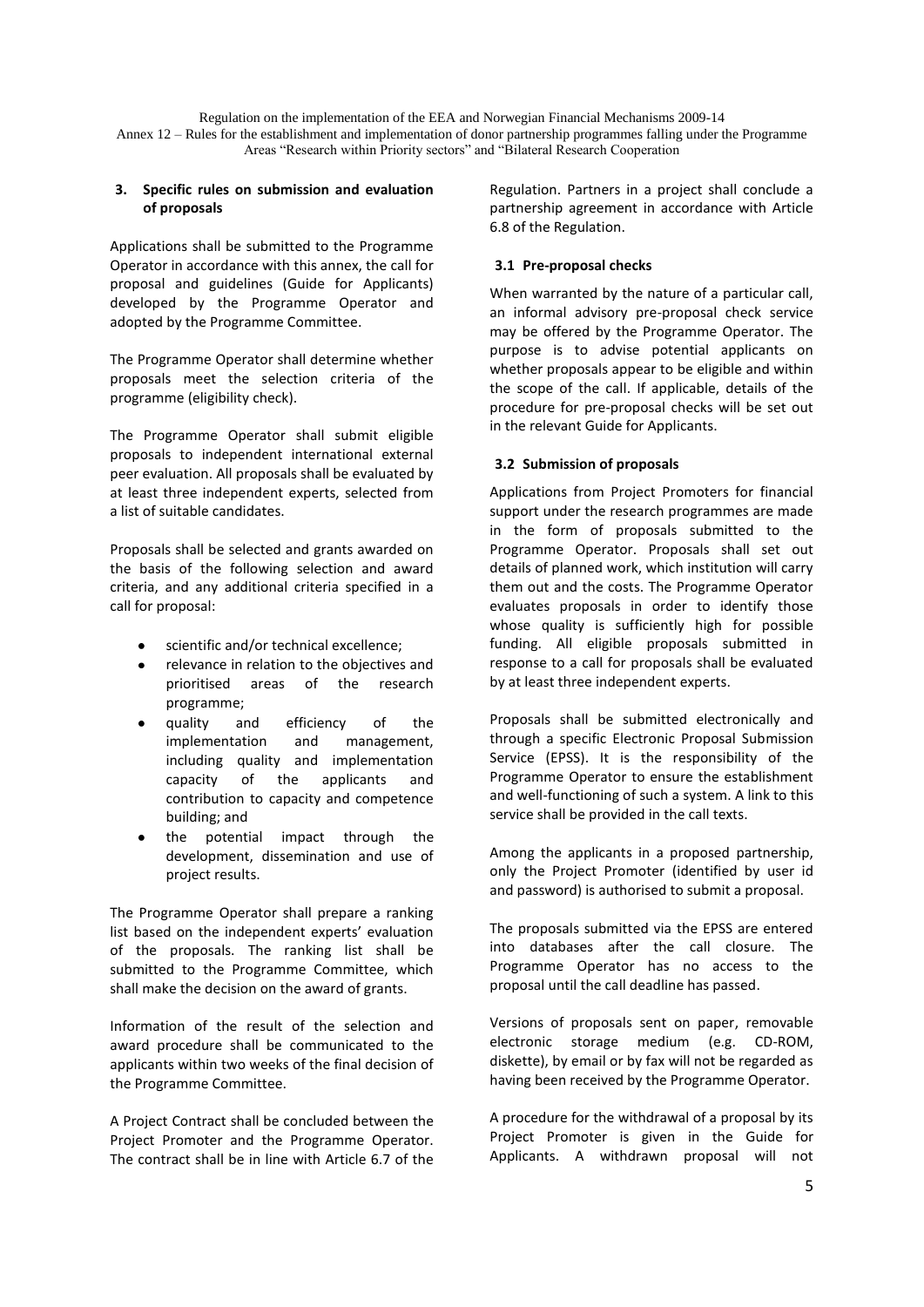subsequently be considered by the Programme Operator.

If more than one copy of the same proposal is received, only the most recent eligible version is evaluated.

Proposals are archived under secure conditions at all times. After completion of the evaluation and any subsequent negotiation, all copies are destroyed other than those required for archiving and/or auditing purposes.

#### **3.3 Reception by the Programme Operator**

The date and time of receipt of the last version of submitted proposals are recorded. After the closing of the call, an acknowledgement of receipt is sent to the proposal Project Promoter by e-mail containing:

> – proposal title, acronym and unique proposal identifier (proposal number); – name of the programme and/or activity / research area and call identifier to which the proposal was addressed; and – date and time of receipt (which is set to the time of the call deadline for proposals submitted electronically).

There is normally no further contact between the Programme Operator and applicants on their proposal until after completion of the evaluation. The Programme Operator may, however, contact the Project Promoter in order to clarify matters such as eligibility.

#### **3.4 Eligibility check**

Proposals must fulfil all of the eligibility criteria if they are to be retained for evaluation.

The following eligibility criteria apply to all proposals submitted under a call:

> – receipt of proposal by the Programme Operator before the deadline date and time established in the call;

> – minimum conditions (such as number of participants), as referred to in the call for proposals;

> – completeness of the proposal, i.e. the presence of all requested administrative forms and the proposal description (N.B. the completeness of the information

contained in the proposal will be for the experts to evaluate; the eligibility checks only apply to the presence of the appropriate parts of the proposal); and – scope of the call: the content of the proposal must relate to the topic(s) and funding scheme(s) set out in the call. A proposal will only be deemed ineligible on grounds of 'scope' in clear-cut cases.

If it becomes clear before, during or after the evaluation phase that one or more of the eligibility criteria have not been fulfilled, the proposal is declared ineligible by the Programme Operator, and is withdrawn from any further examination.

#### **3.5 Evaluation of proposals**

The evaluation rest on a number of wellestablished principles:

> **i) Excellence.** Projects selected for funding must demonstrate a high quality in the context of the topics and criteria set out in the calls.

> **ii) Transparency**. Funding decisions must be based on clearly described rules and procedures, and applicants should receive adequate feedback on the outcome of the evaluation of their proposals.

> **iii) Fairness and impartiality.** All proposals submitted to a call are treated equally. They are evaluated impartially on their merits, irrespective of their origin or the identity of the applicants.

> **iv) Confidentiality.** All proposals and related data, knowledge and documents communicated to the Programme Operator are treated in confidence.

> **v) Efficiency and speed.** Evaluation, award and contract preparation should be as rapid as possible, commensurate with maintaining the quality of the evaluation, and respecting the legal framework.

> **vi) Ethical and security considerations.**  Any proposal which contravenes fundamental ethical principles may be excluded at any time from the process of evaluation, selection and award.

The call and the Guide for Applicants shall spell out the way in which these rules and procedures will be implemented.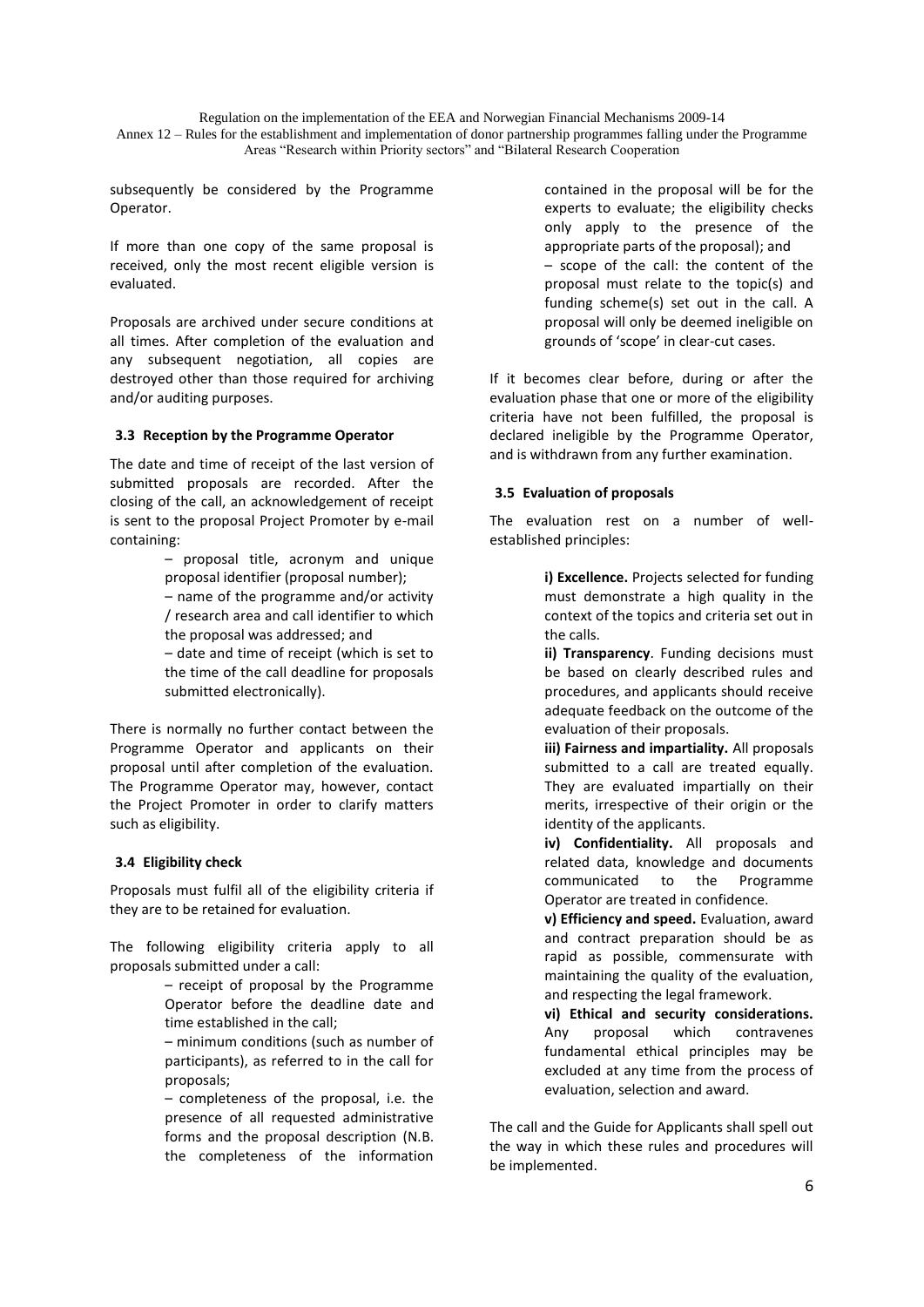#### *3.5.1 Role and appointment of experts*

The Programme Operator evaluates proposals with the assistance of independent experts to ensure that only those of the highest quality are selected for funding. An independent expert is an expert who is working in a personal capacity and in performing the work**,** does not represent any organisation. These experts are external to the Programme Operator. Eligible proposals shall be evaluated by at least three independent experts.

Experts are required to have skills and knowledge appropriate to the areas of activity in which they are asked to assist. They must also have a high level of professional experience in the public or private sector in one or more of the following areas or activities: research in the relevant scientific and technological fields; administration, management or evaluation of projects; use of the results of research and technological development projects; technology transfer and innovation; international cooperation in science and technology; development of human resources. Experts may be citizens of the European Economic Area.

The Programme Operator shall establish a database of experts containing the details of suitable candidates on the basis of calls for applications in cooperation with the Donor programme partner. One call will be addressed to individuals and another to relevant organisations such as national research agencies, research institutions and enterprises.

The Programme Operator may at any time include in the database, if appropriate, any individual with the appropriate skills from outside the lists obtained through the above-mentioned calls.

As a complement to the dedicated database established by the Programme Operator, or as an alternative to establishing a dedicated database, the Programme Operator shall ensure that it may use the database of experts set up for the Commission's use in evaluation of projects in European Union Framework Programmes for Research. The Programme Operator shall request access to the European Commission database of experts.

To evaluate the proposals submitted in response to a call, the Programme Operator draws up a list of appropriate experts (including, if necessary, a reserve list). The lists are drawn up primarily using as selection criteria:

– a high level of expertise; and

– an appropriate range of competencies.

Providing the above conditions can be satisfied, other criteria for the selection of experts are also taken into consideration:

- an appropriate balance between academic and industrial expertise and users; – a reasonable gender balance; – a reasonable distribution of geographical origins; and
- regular rotation of experts.

In constituting the lists of experts, the Programme Operator also takes account, as necessary, of their abilities to appreciate the industrial and/or societal dimension, and policy relevance, of the topics covered by the call. Experts must also have the appropriate language skills required for the proposals to be evaluated.

The list of experts to be used for evaluation sessions is decided by the Programme Operator. The names of the experts assigned to individual proposals are not made public.

However, once a year, the Programme Operator shall publish on the internet the list of experts used for the evaluation of Projects in the research programme.

#### *3.5.2 Terms of appointment, code of conduct and conflict of interest*

The Programme Operator shall conclude an 'appointment letter' with each expert. The appointment letter binds the expert to a code of conduct, establishes the essential provisions regarding confidentiality, and, specifies in particular, the description of work, the conditions of payment, and reimbursement of expenses

When appointing experts, the Programme Operator shall take all necessary steps to ensure that they are not faced with a conflict of interest in relation to the proposals on which they are required to give an opinion. To this end, experts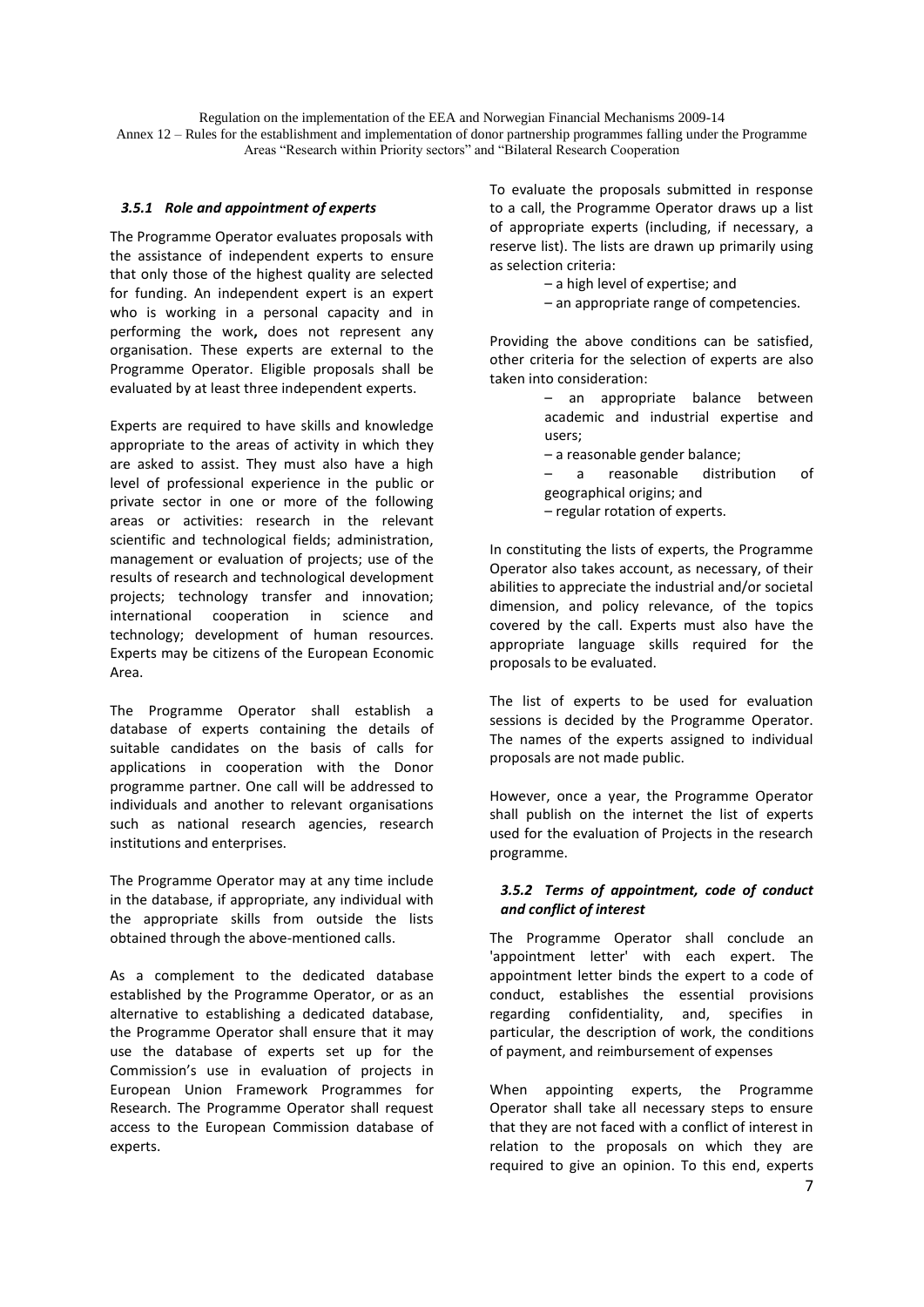Annex 12 – Rules for the establishment and implementation of donor partnership programmes falling under the Programme Areas "Research within Priority sectors" and "Bilateral Research Cooperation

are required to sign a declaration that no such conflict of interest exists at the time of their appointment and that they undertake to inform the Programme Operator if one should arise in the course of their duties. When so informed, the Programme Operator takes all necessary actions to remove the conflict of interest.

In addition, all experts are required to confirm that they have no conflict of interest for each proposal that they are asked to examine at the moment of the evaluation.

The declaration makes a distinction between 'disqualifying' and 'potential' conflicts of interest. When a disqualifying conflict of interest is reported by the expert or established by the Programme Operator on the basis of any available source of information, the expert shall not evaluate the proposal concerned.

Experts who are employed by one of the applicant organisations in a proposal are normally considered as facing a 'disqualifying' conflict of interest.

When a potential conflict of interest is reported by the expert or brought to the attention of the Programme Operator by any means, the Programme Operator will consider the circumstances of the case and will decide, on the basis of the objective elements of information at its disposal, on the existence of an effective conflict of interest. If such an effective conflict is established, the expert will be excluded in the same manner as for a disqualifying conflict.

#### *3.5.3 Proposal scoring*

Experts examine the issues to be considered comprising each evaluation criterion, and score these on a scale from 0 to 5. Half point scores may be given. For each criterion under examination, score values indicate the following assessments:

> 0 - The proposal fails to address the criterion under examination or cannot be judged due to missing or incomplete information.

> 1 - Poor. The criterion is addressed in an inadequate manner, or there are serious inherent weaknesses.

2 - Fair. While the proposal broadly addresses the criterion, there are significant weaknesses.

3 - Good. The proposal addresses the criterion well, although improvements would be necessary.

4 - Very Good. The proposal addresses the criterion very well, although certain improvements are still possible.

5 - Excellent. The proposal successfully addresses all relevant aspects of the criterion in question. Any shortcomings are minor.

## *3.5.4 Thresholds*

Thresholds for some or all of the criteria should be set, such that any proposal failing to achieve the threshold scores will be rejected. In addition, an overall threshold may also be set. The thresholds to be applied to each criterion as well as any overall threshold are set out in the work programme and call.

## *3.5.5 Weighting*

According to the specific nature of the funding schemes and the call, it may be decided to weight the criteria. The weightings to be applied to each criterion are set out in the Guide to Applicants and subsequent call for proposals.

## *3.5.6 Detailed description of proposal evaluation*

#### *(a) Briefing of the experts*

The Programme Operator is responsible for the briefing of experts before evaluation sessions. The briefing of the experts covers the evaluation processes and procedures as well as the evaluation criteria to be applied, and the content and expected impacts of the research topics under consideration.

## *(b) Individual evaluation of proposals*

In the initial phase of the evaluation each expert works individually, and gives scores and comments for each criterion.

They also indicate if the proposal:

- falls entirely out of the scope of the call for proposals; and
- deals with sensitive ethical issues.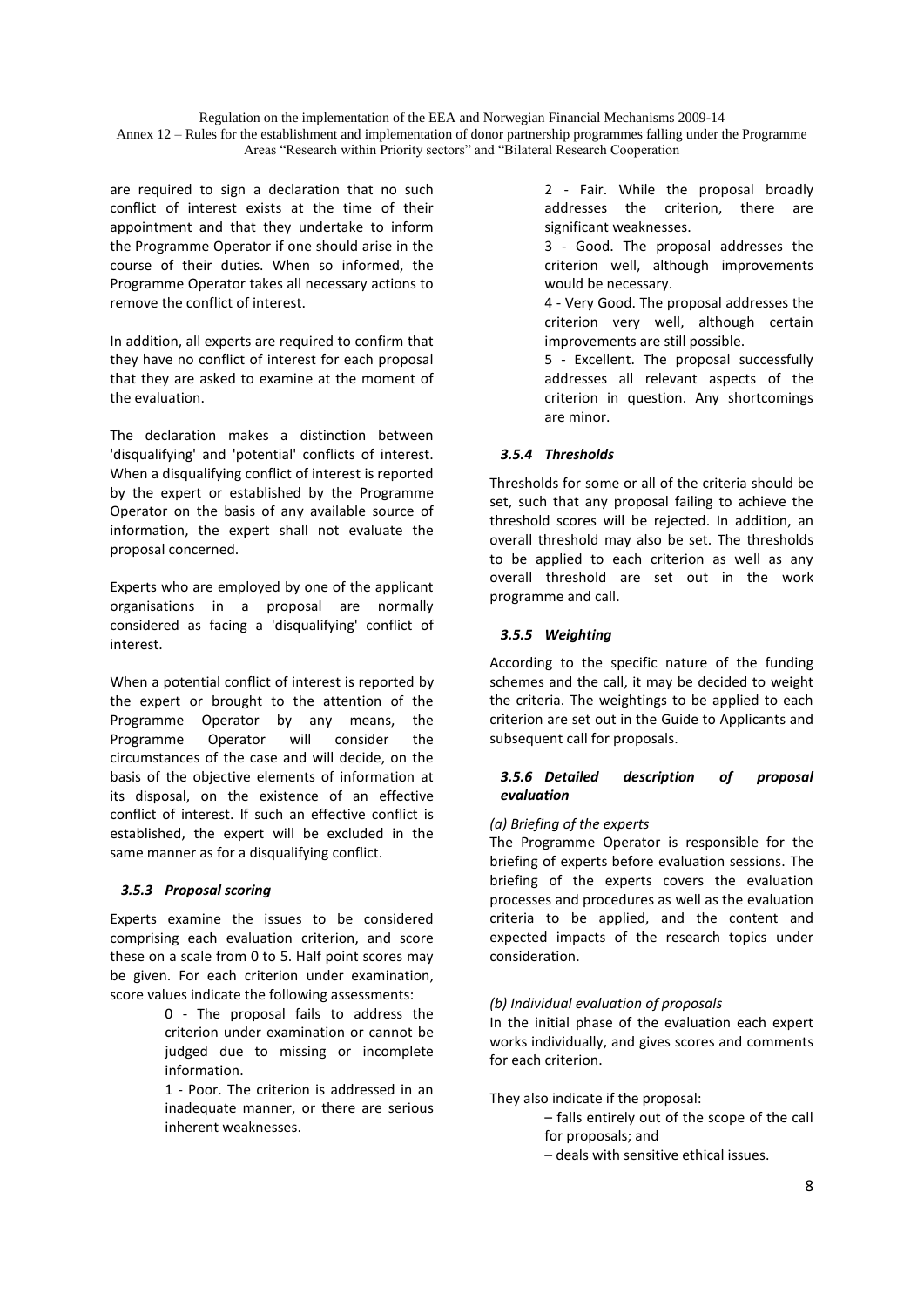Annex 12 – Rules for the establishment and implementation of donor partnership programmes falling under the Programme Areas "Research within Priority sectors" and "Bilateral Research Cooperation

After the individual evaluation of a proposal, the expert completes an individual evaluation report confirming his/her individual reading and assessment.

If a proposal is considered to be out of scope by all individual experts, it may be considered to be ineligible and may not be passed on to the consensus stage.

#### *(c) Consensus assessment*

Once all the experts to whom a proposal has been assigned have completed their individual assessments, the evaluation progresses to a consensus assessment, representing their common views. Comments should be suitable for feedback to the proposal Project Promoter. Scores and comments are set out in the consensus report. If applicable, they also come to a common view on the questions of scope and on ethics, as mentioned under step (b) above.

If during the consensus discussion it is found to be impossible to bring all the experts to a common point of view on any particular aspect of the proposal, the Programme Operator official in charge of the evaluation may ask additional experts to examine the proposal.

The outcome of the consensus step is the consensus report, approved by all the experts. In the case that it is impossible to reach a consensus, the report sets out the majority view of the experts but also records any dissenting views from any particular expert(s).

The Programme Operator will take the necessary steps to assure the quality of the consensus reports, with particular attention given to clarity, consistency, and an appropriate level of detail. If important changes are necessary, the reports will be referred back to the experts concerned. The signing of the consensus report completes the consensus step.

*d) Recommendations to the Programme Operator* This is the final step involving the experts. It allows them to formulate their recommendations to the Programme Operator having had an overview of the results of the consensus step.

The practical arrangements shall be determined by the Programme Operator, in consultation with the Programme Committee, in the light of the nature of the call and number of proposals submitted to it.

#### *e) Outcome of recommendations*

The outcome of the recommendation from the independent experts is a report recording, principally:

- an evaluation summary report (ESR) for each proposal, including comments and scores. Where relevant, any ethical issues and any security considerations are reported;
- a list of proposals passing all thresholds, along with a final score for each proposal passing the thresholds and the panel recommendations for priority order;
- a list of evaluated proposals having failed one or more thresholds;
- a list of any proposals having been found ineligible during the evaluation; and a summary of any other recommendations of the independent experts.

#### *3.5.7 Feedback to applicants*

The Programme Operator sends electronically a letter ("initial information letter"), together with the ESR, to the Project Promoter of each evaluated proposal. The letter and ESR may also be sent by paper. The Guide for Applicants will indicate the expected date for the dispatch of these letters.

The Programme Operator will not change the ESRs that form part of the panel report, except if necessary to improve readability or, exceptionally, to remove any factual errors or inappropriate comments that may have escaped earlier proofreading. The scores will never be changed.

For those proposals rejected after failing an evaluation threshold, the comments contained in the ESR may only be complete for those criteria examined up to the point when the threshold was failed.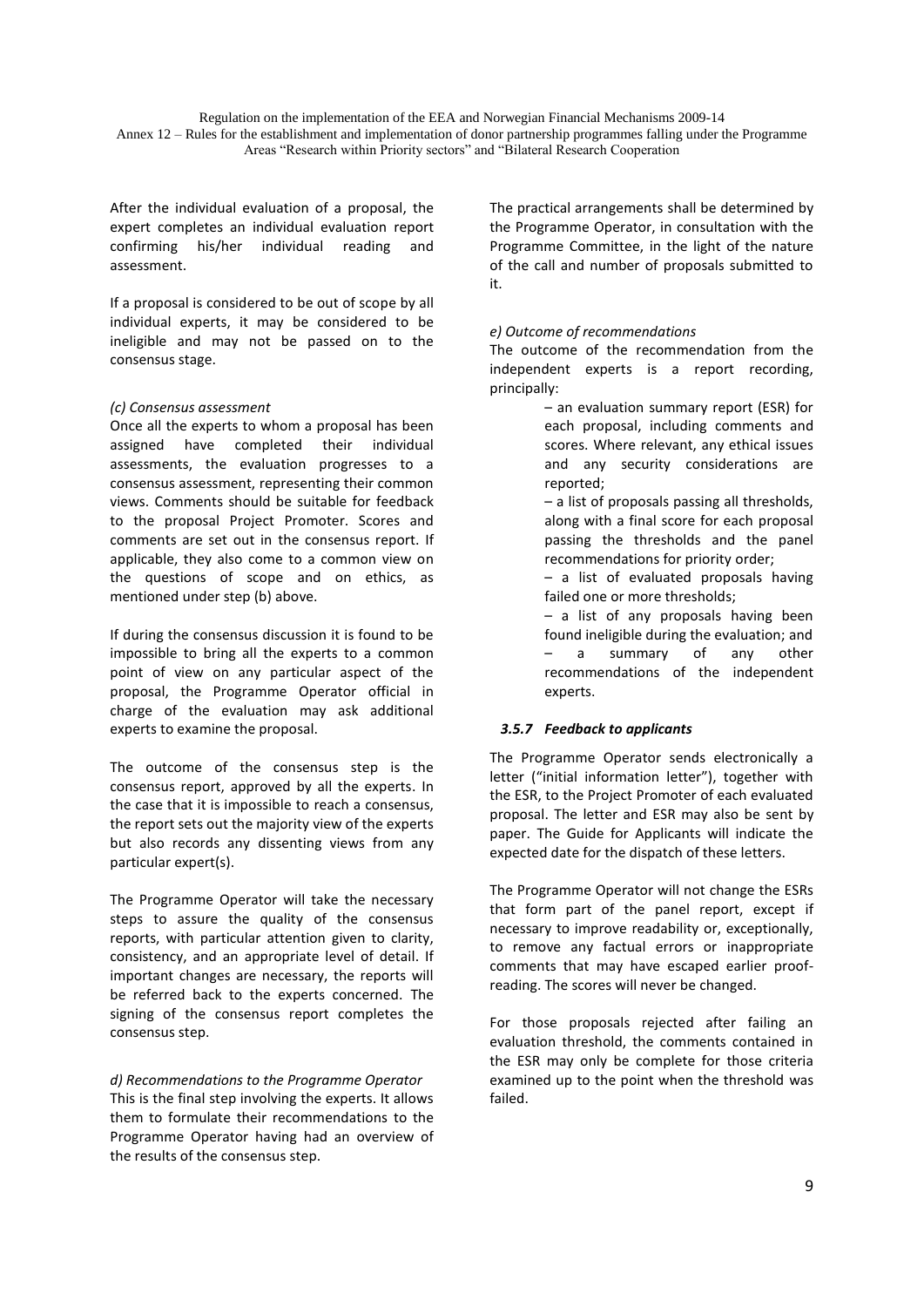Project Promoters of proposals found to be ineligible will be informed of the grounds for such a decision.

### **3.6 Finalisation of evaluation results**

At this stage, the Programme Operator staff review the results of the evaluation by experts, and make their own assessment of the proposals, in particular a review of the Programme Operator financial contribution, based on the advice from these experts.

## *3.6.1 Programme Operator ranked list*

Proposals shall be ranked according to the evaluation results. Funding decisions shall be made on the basis of this ranking.

The Programme Operator draws up the final list of proposals for possible funding from those that passed the evaluation thresholds, on the basis of the results of the evaluation by experts. Due account is taken of the scores received and of any advice from the experts. It will also take account of the available budget, the strategic objectives of the programme, as well as the overall balance of proposals to be funded. A suggested grant amount is determined for each of these proposals.

The Programme Committee is presented with a list of proposals the Programme Operator intends to select for funding, including the suggested Programme Operator financial contribution for each proposal. A reserve list may be indicated.

The Programme Operator should address any aspects that would need to be modified during negotiation, based on the advice of the experts. This might include special conditions regarding the merging of proposals, or conditional funding suggested by the experts.

#### *3.6.2 Programme Operator reserve list*

A number of proposals may be kept in reserve to allow for eventualities such as the failure of negotiations on projects, the withdrawal of proposals, budget savings agreed during negotiation, or the availability of additional budget from other sources.

### *3.6.3 Programme Operator rejection decisions*

The Programme Operator formally decides to reject those proposals found to be ineligible, failing any of the thresholds for evaluation criteria, and those which, because they fall below a certain ranking, cannot be funded because the available budget is insufficient.

After a rejection decision, Project Promoters of rejected proposals are informed in writing of the Programme Operator's decision. The letter informing them also includes an explanation of the reasons for rejection.

## **4. Negotiation and award**

## **4.1 Negotiation of proposals**

The Project Promoters of proposals that have not been rejected, and for which funding is available, are invited to begin negotiations.

In addition to any points raised in the ESR, the applicants may receive requests for further administrative, legal, technical and financial information necessary for the preparation of a project contract. The Programme Operator may request changes, possibly including modifications to the budget, in line with the negotiation mandate mentioned above. The Programme Operator will justify all requested changes.

The financial aspects would cover the establishment of the financial contribution, up to a set maximum, the amount of the advance payment, the estimated breakdown of budget and financial contribution per activity and per participant, and the assessment of the financial capacity of the Project Promoter and any other participants, if needed.

Grants may not be awarded to potential participants who are, at the time of a grant award procedure, in one of the following situations (relating, for example, to bankruptcy, convictions, grave profession al misconduct, social security obligations, other illegal activities, previous break of contract, conflicts of interest, misrepresentation).

Grants may not be awarded to potential participants who have committed an irregularity in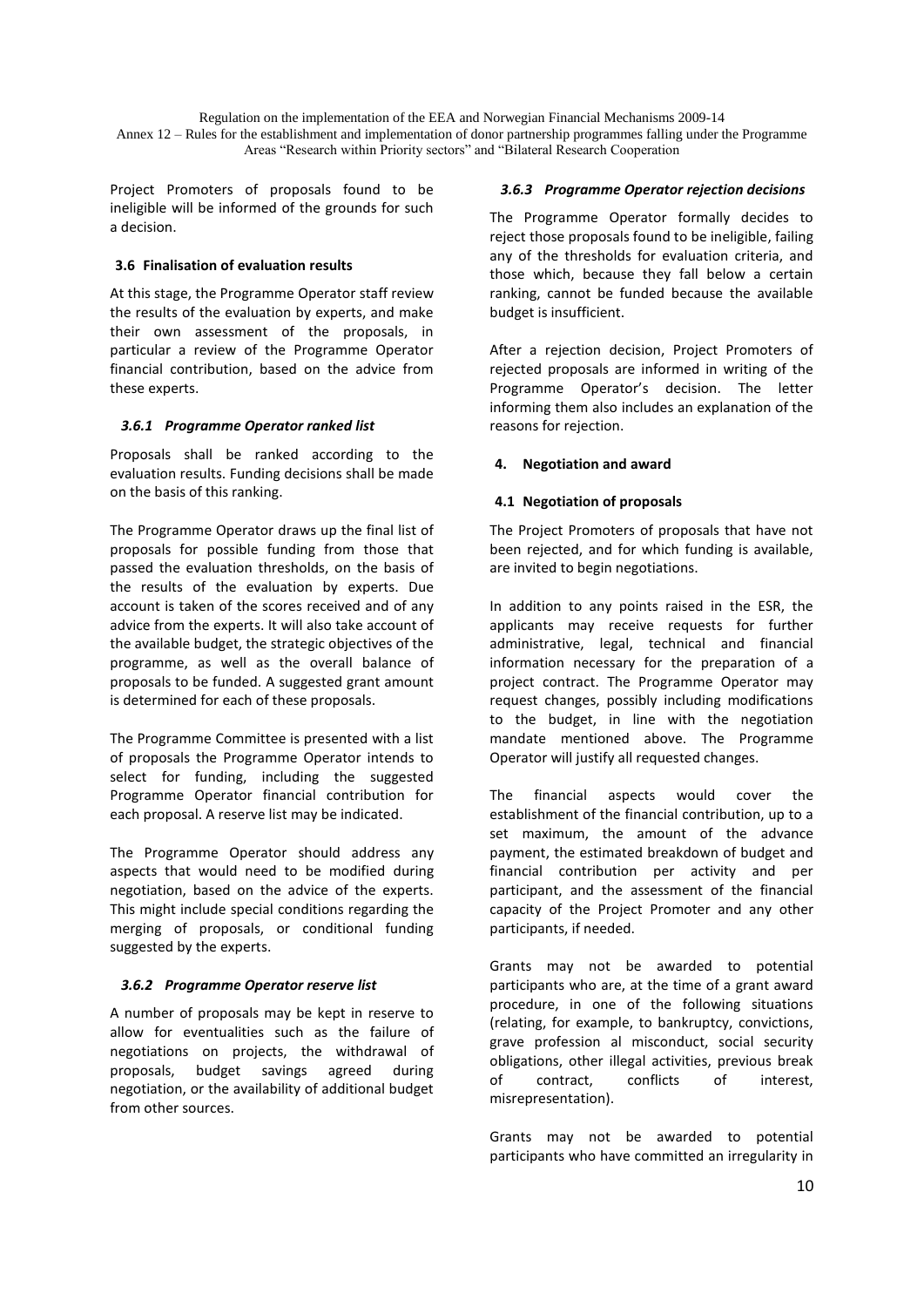the implementation of any other action under financing provided by the European Union or under financial contributions provided by the EFTA States in relation to the EEA Agreement.

Any proposal that contravenes fundamental ethical principles or which does not fulfil the conditions set out in the work programme or in the call for proposals shall not be selected. Any arrangements for merging projects are also dealt with in this phase, and ethical issues are clarified and addressed, if necessary.

If it proves impossible to reach agreement with a Project Promoter within a reasonable deadline that the Programme Operator may impose, negotiations may be terminated and the proposal rejected by Programme Operator decision.

The Programme Operator may terminate negotiations if the Project Promoter proposes to modify the project in terms of its objectives, science and technology content, partnership composition or other aspects, to the extent that it becomes significantly different from the proposal that was evaluated, or in a manner that is not in line with the negotiation mandate.

Negotiation of proposals from the reserve list may begin once it is clear that sufficient budget has become available to fund one or more of these projects.

#### **4.2 Award of the grant**

If negotiations are successful (that is, once the details of the grant agreement have been finalised with the applicants and all the necessary checks carried out), the Programme Operator completes its internal financial and legal procedures, the procedure for consulting the programme committee and adopts the respective selection decision. Once the selection decision has been adopted, a grant for funding is awarded, by means of a formal Project contract between the Programme Operator and the Project Promoter.

#### **4.3 Assistance and enquiries**

The Guide for Applicants and the specific calls will explain how applicants can seek assistance or information on any matter related to a call for proposals and subsequent procedures. Contact details will be provided.

#### **5. Reporting requirements and payments**

#### **5.1 Reporting from Project Promoters to the Programme Operator**

Project Promoters shall submit periodic and final reports to the Programme Operator enabling the Programme Operator to fulfil its reporting obligations.

Project Promoters shall submit the following reports to the Programme Operator:

- an annual scientific and financial periodic progress report on the research co-operation of the preceding year; and

- a joint project final report upon the completion of the project.

The Programme Operator evaluates the reports and deliverables in accordance with the Project contract. It may be assisted in this task by independent experts through technical project reviews.

The Programme Operator shall ensure timely transfer to the Project Promoter of an advance payment, interim payments on an annual basis, and a payment of the final balance.

The purpose of the advance payment and the annual interim payments is to ensure that the project partners have a positive cash-flow during the project. The rate of the advance payment shall be set out in the Programme agreement and the Project contract.

Payments shall be made by the Programme Operator to the Project Promoter within 15 days after the Programme Operator's approval of reports and deliverables. The Project Promoter shall ensure that all appropriate payments to the other project partners are made without unjustified delay, and not later than 15 days after the Project Promoter has received payment from the Programme Operator.

#### *5.1.1 Periodic reporting*

During the course of the project, the Project Promoter shall submit an annual periodic report within 60 days of the end of each reporting period set out in the project contract.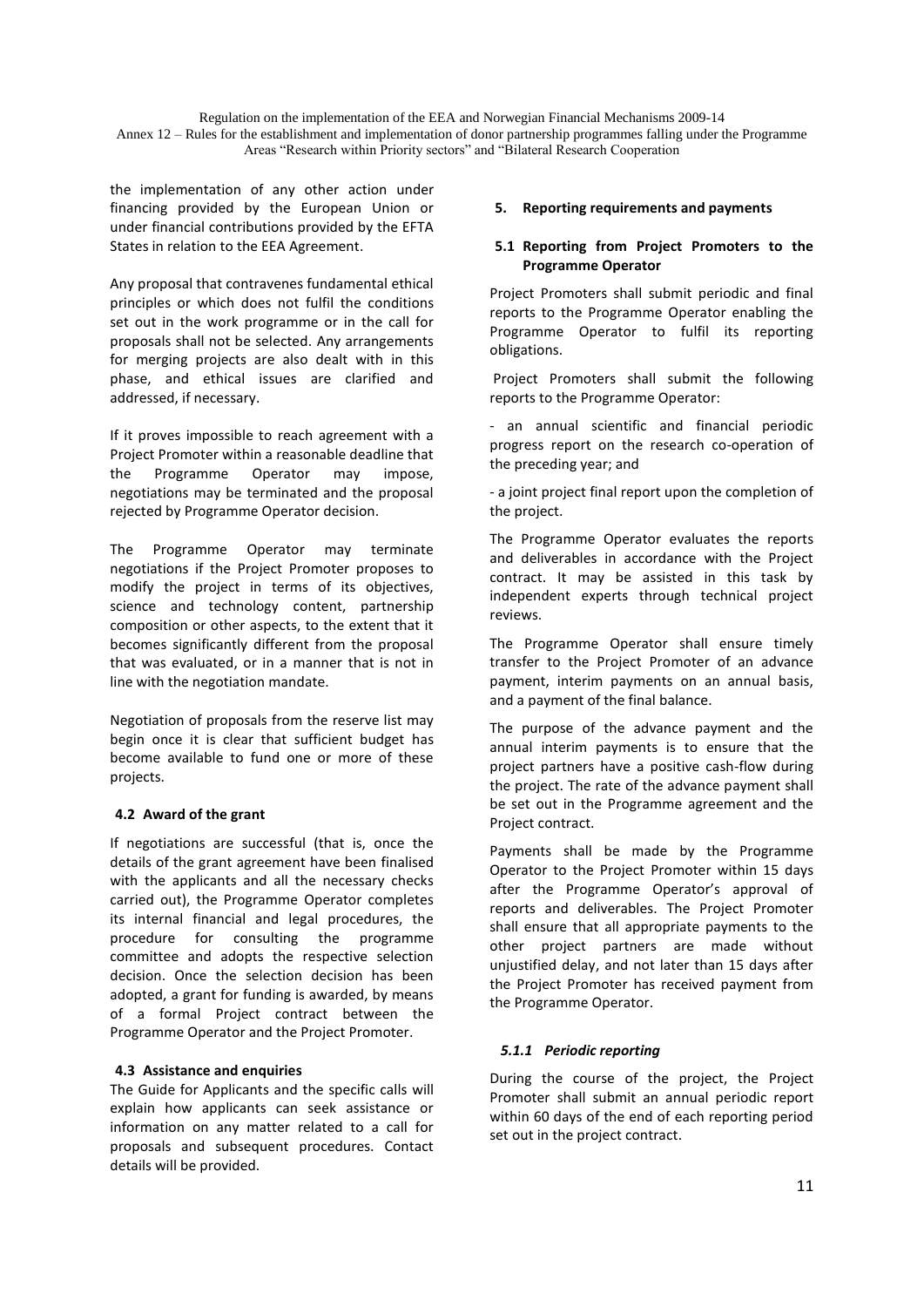Annex 12 – Rules for the establishment and implementation of donor partnership programmes falling under the Programme Areas "Research within Priority sectors" and "Bilateral Research Cooperation

The periodic report shall comprise:

a) An overview, including a publishable summary of the progress of work towards the objectives of the project, including achievements and attainment of any milestones and deliverables identified in the project contract. This report should include the differences between work expected to be carried out in accordance with the project contract and that actually carried out;

b) an explanation of the use of the resources; and

c) a financial statement from each Project Promoter, together with a summary financial report consolidating the claimed contribution by the Project Promoter and all the project partners in an aggregate form. Financial statements should be accompanied by proof of expenditure as applicable (cf. Article 5.3).

## *5.1.2 Final reporting*

At the end of the project, the Project Promoter shall submit a final report, within 60 days after the end of the project. This final report shall comprise:

> a) a final publishable summary report covering results, conclusions and socioeconomic impact of the project;

b) a report covering the wider societal implications of the project, in the form of a questionnaire, including gender equality actions, ethical issues, efforts to involve other actors and to spread awareness, as well as the plan for the use and dissemination of foreground; and

c) distribution of the financial contribution between the Project Promoter and project partners.

#### *5.1.3 Reporting on scientific publications*

During and after the project, the Project Promoter shall provide references and an abstract of all scientific publications relating to foreground at the latest 60 days following publication.

As part of the final project report, the Project Promoter will be required to submit a full list of

publications relating to foreground (the results) of the project.

All publications shall include the following statement to indicate that said foreground was generated with the assistance of financial support from the EEA/Norwegian Financial Mechanism:

*"The research leading to these results has received funding from the [EEA]/ [Norwegian] Financial Mechanism 2009-2014 under Project Contract n° [xxxxxx]*.

#### *5.1.4 Format of the reports and transmission modalities*

The Project Promoter shall transmit the reports and other deliverables to the Programme Operator by electronic means. The reports submitted to the Programme Operator, in particular their publishable parts, shall be of a suitable quality to enable direct publication without any additional editing.

#### **5.2 Reporting from the Programme Operator to the FMC / NMFA**

Payments to programmes shall take the form of advance payments, interim payments and payments of the final balance.

Advance payments are part of the programme grant necessary to cover its share of justified estimated programme expenditure for the period starting as defined in the Programme Agreement and up to the beginning of the first reporting period covered by the an interim payment. No separate reporting is associated with the advance payment, which will be approved as part of the Programme Agreement.

#### *5.2.1 Interim payments and declaration on actual expenditure*

For Donor partnership programmes entered into in accordance with Article 3.2 of the Regulation and falling under the Programme Area "Research within priority sectors" and "Bilateral Research Cooperation" the reporting period shall be 1 January to 31 December in each calendar year. The first reporting period shall start at the programme start date instead of 1 January, and the last reporting period shall end on the date of programme completion instead of 31 December.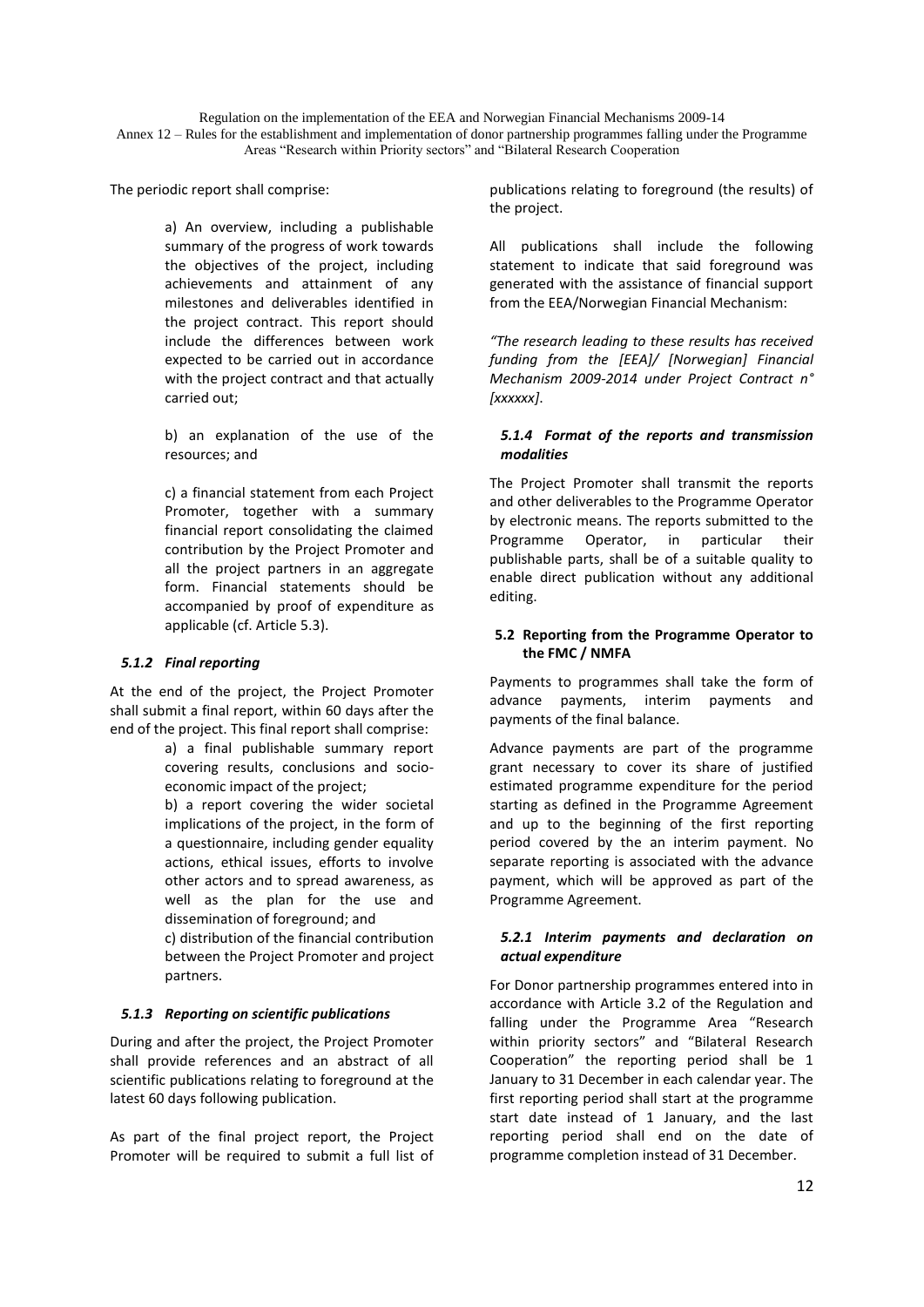Annex 12 – Rules for the establishment and implementation of donor partnership programmes falling under the Programme Areas "Research within Priority sectors" and "Bilateral Research Cooperation

Interim payments shall be paid based on an interim financial report submitted by the Programme Operator in a format provided by the FMC / NMFA (see Attachment 1 to this annex).

Interim financial reports shall include:

- (a) a declaration on actual expenditure incurred during the reporting period preceding 31 October; and
- (b) a statement of proposed expenditure for the reporting period immediately following the payment date.

Interim payments shall in principle consist of the proposed expenditure for the following reporting period less the difference between the proposed expenditure for the current reporting period and actual expenditure in that reporting period up to and including 31 October, taking into account any justified unplanned expenditure in the reporting period within which the interim financial report is submitted and taking into account the planned expenditure for the remaining part of the reporting period at the time of reporting. The FMC / NMFA may modify the amount of the interim payment if the proposed expenditures are considered to be unjustified. The FMC / NMFA shall provide the National Focal Point/Certifying Authority and the Programme Operator with a justification of the modification without delay.

When the interim financial report has been provided, the FMC / NMFA shall verify that it is in the correct form and that the conditions for payment have been met. Should the verification be negative, the FMC / NMFA, the National Focal Point and the Programme Operator shall closely cooperate to remedy the deficiencies. The FMC / NMFA may provisionally hold interim payments until such deficiencies have been remedied. When the FMC / NMFA, after receiving all necessary information, has positively verified interim financial report, it shall at the first possible payment date or when it deems it necessary following that verification release the payment due, unless the FMC / NMFA decides to make use of remedies provided in Chapter 12 of the Regulation.

Interim financial reports shall be received on, or before 15 November each year. If all conditions for payment have been met, interim payments from the FMC / NMFA shall be made on 15 December. Should a payment date land on a weekend or an

EFTA public holiday, the payment shall be made on the next EFTA working day. Payment based on an interim financial report received after its due date shall not be due on the payment date originally foreseen.

## *5.2.2 Reporting on actual incurred expenditure*

The Programme Operator shall submit a report to the FMC / NMFA with a statement of actual expenditure incurred during the reporting period. The deadline for submission is 15 March of the year following the reporting period. The report shall be certified by the Certifying Authority in accordance with Article 4.5 of the Regulation, and approved by the FMC / NMFA.

Payments on actual incurred expenditure shall be paid based on a financial report submitted by the Programme Operator in a format provided by the FMC / NMFA (see Attachment 2 to this annex).

The actual incurred expenditure for the last reporting period shall be reported in the final programme report as described in Article 5.13 of the Regulation.

#### *5.2.3 Payment of the final balance*

The final balance is:

- (a) the total reported eligible expenditure of the programme, taking into account any previous reimbursements,
- (b) less the following amounts:
	- (i) the total advance and interim payments to the programme from the FMC / NMFA;
	- (ii) any co-financing from sources other than the EEA or the Norwegian Financial Mechanism 2009-2014;
	- (iii) total interest earned until the date of the final programme report but not reimbursed to the FMC / NMFA; and
	- (iv) any funds reimbursed from Project Promoters to the Programme Operator, not paid to other projects or reimbursed to the FMC / NMFA.

The Financial Mechanism 2009-2014 share of the final balance is the final balance multiplied by the programme grant rate.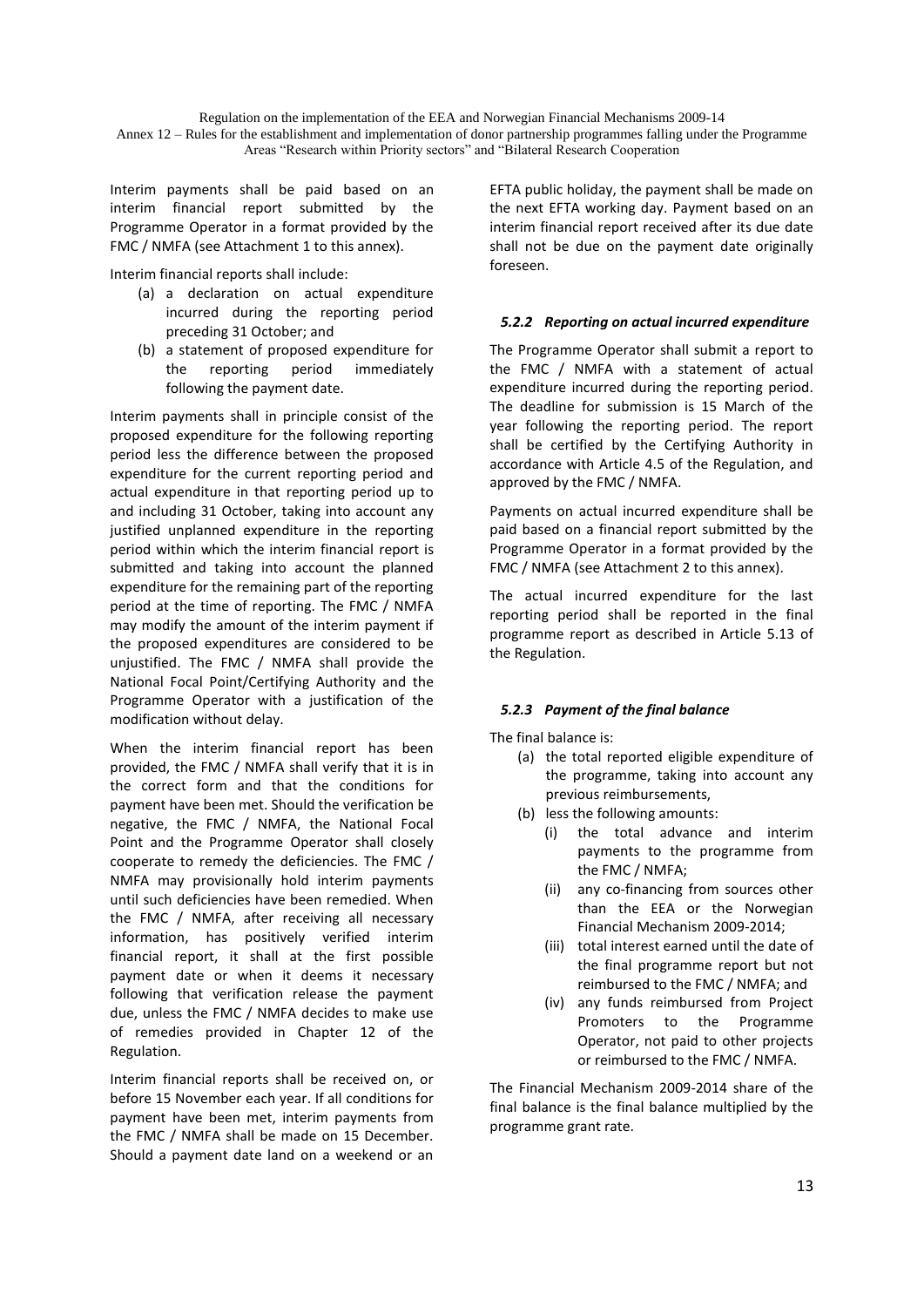The final balance shall be calculated and reported in the financial annex to the final programme report in a format provided by the FMC / NMFA (attachment to Annex 10).

Any final balance payable to the Programme Operator shall be transferred by the FMC / NMFA no later than one month after FMC / NMFA's approval of the final programme report.

5. Any final balance payable to the FMC / NMFA shall be reimbursed to the FMC / NMFA within the same deadline. Any interest earned on the bank account of the Programme Operator between the date of the final programme report and the reimbursement date shall be included in the reimbursement.

#### **5.3 Proof of expenditure**

Costs incurred by Programme Operators, Project Promoters and project partners shall be supported by receipted invoices, or alternatively by accounting documents of equivalent probative value.

Where activities are implemented in the framework of competitive tendering procedures, payments by Programme Operators, Project Promoters and project partners shall be supported by receipted invoices based on the signed contracts. In all other cases, payments by Programme Operators, Project Promoters and project partners shall be justified by expenditure actually paid by the entities concerned in implementing the project.

A certificate by an independent and certified auditor, certifying that the claimed costs are incurred in accordance with this Regulation, the national law and accounting practices of the project partner's country, shall be seen as sufficient proof of expenditure incurred by a Project Promoter or a project partner whose primary location is in a Donor State or a Beneficiary State. Project Promoters and project partners falling under the scope of this annex may opt for a competent public officer to provide their proof of expenditure (certificate on financial statements) provided that the relevant national authorities have established the legal capacity of that competent public officer to audit that entity and that the independence of that officer, in

particular regarding the preparation of the financial statements, can be ensured.

Proof of expenditure shall not be submitted by a project promoter or a project partner where the total grant from the programme to the respective project promoter or project partner is less than EUR 375,000.

## **5.4 Indirect costs in projects (overheads)**

1. Indirect costs are all eligible costs that cannot be identified by the Project Promoter and/or the project partner as being directly attributed to the project but which can be identified and justified by its accounting system as being incurred in direct relationship with the eligible direct costs attributed to the project. They may not include any eligible direct costs.

Indirect costs of the project shall represent a fair apportionment of the overall overheads of the Project Promoter or the project partner. They may be identified according to one of the following methods:

(a) Project Promoters and/or project partners who have had their legal and financial data, including their Indirect Cost Model (ICM), validated in the Unique Registration Facility (URF) of the European Framework Programme for research, and have received a Participant Identification Code (PIC), shall apply the same indirect cost model in projects falling under the scope of this Annex.

(b) All other Project Promoters and/or project partners shall identify their indirect costs according to one of the following methods:

(i) based on actual indirect costs for those Project Promoters and project partners that have an analytical accounting system to identify their indirect costs as indicated above;

(ii) a Project Promoter and project partners may opt for a flat rate of 20% of their total direct eligible costs, excluding its direct eligible costs for subcontracting and the costs of resources made available by third parties which are not used on the premises of the Project Promoter;

or

(iii) Project Promoters and project partners that are nonprofit public bodies, secondary and higher education establishments, research organisations and SMEs, which, due to the lack of analytical